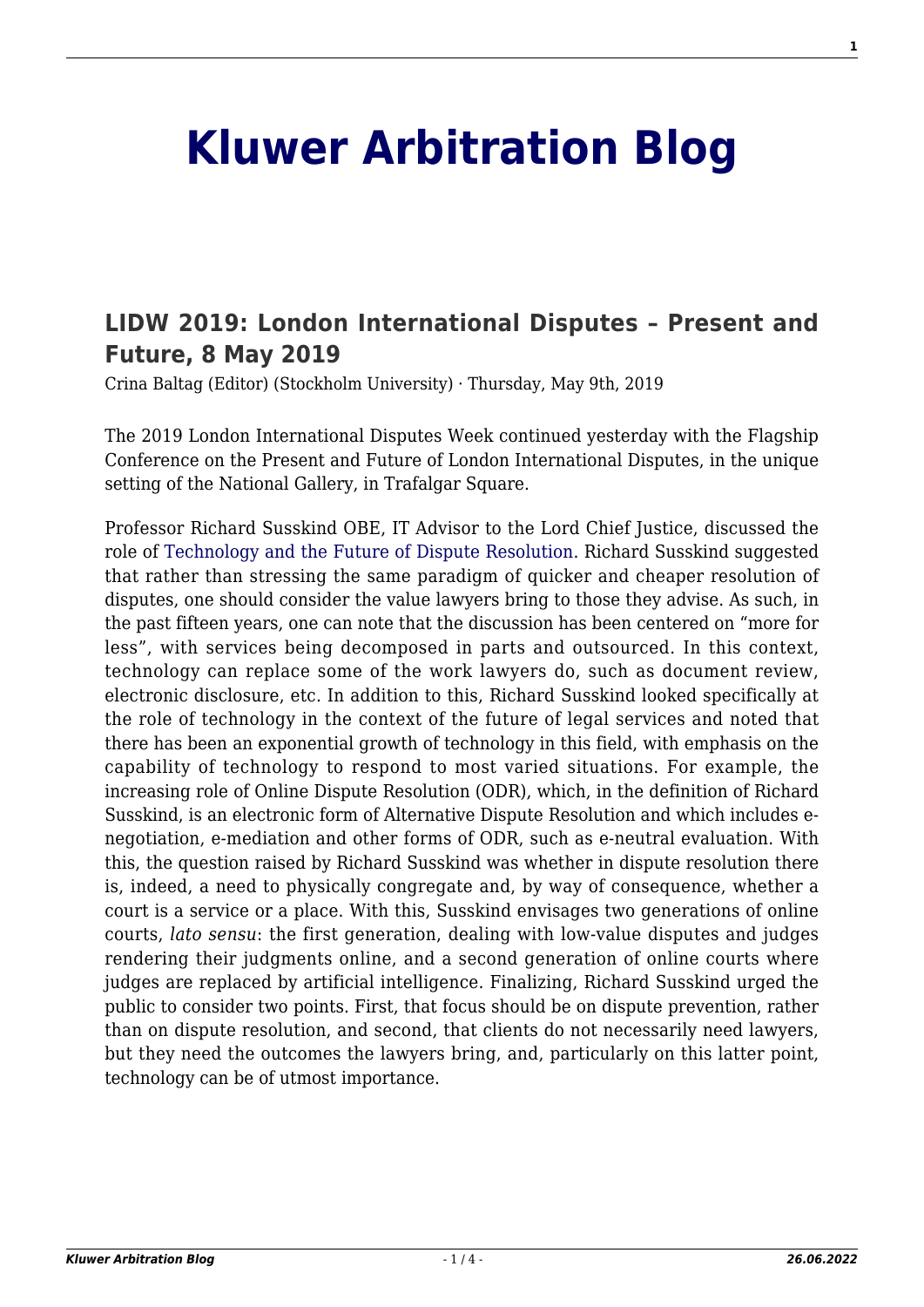

*Source: Crina Baltag*

Continuing the afternoon of the Flagship Conference at the London International Disputes Week, the panel on the *Future of International Arbitration in London* was moderated by Judith Gill QC, President of the LCIA Court, and had as panellists The Honourable Mr Justice Andrew Popplewell, Paul Friedland, White & Case, Domitille Baizeau, LALIVE, Susanne Gropp-Stadler, Siemens AG and Professor Dr Nayla Comair-Obeid, Obeid Law Firm. The focus of the discussion was on London as a seat of arbitration and the challenges it is likely to face in the context of Brexit. Nayla Comair-Obeid responded to the question addressed by Judith Gill as to what makes London a preferred seat for arbitration by pointing out that the latest [Queen](http://www.arbitration.qmul.ac.uk/media/arbitration/docs/2018-International-Arbitration-Survey---The-Evolution-of-International-Arbitration-(2).PDF) [Mary/White & Case Survey on the Evolution of International Arbitration](http://www.arbitration.qmul.ac.uk/media/arbitration/docs/2018-International-Arbitration-Survey---The-Evolution-of-International-Arbitration-(2).PDF) places London first, before Paris, Singapore, Hong Kong and Geneva, as the preferred seat, with more than half of the respondents believing that Brexit will likely have no impact on the use of London as seat. Some of the advantages of London as a seat of arbitration highlighted by Nayla Comair-Obeid were the efficiency of the English courts and the 1996 English Arbitration Act, as well as the quality of the legal education and of the legal services provided by lawyers and law firms. Paul Friedland turned to the threats to London as a preferred seat of arbitration and indicated regionalization – the increased recognition of regional arbitration hubs, in particular in East Asia and the Middle East – as the major challenge. Paul Friedland also emphasized that such regionalization is accompanied by globalization of legal practices, with major law firms being now able to advise clients in different parts of the world. Domitille Baizeau focused on the "English way" of conducting international arbitration, and, in this context the role of the [Prague Rules](http://arbitrationblog.kluwerarbitration.com/category/archives/prague-rules/) on the Efficient Conduct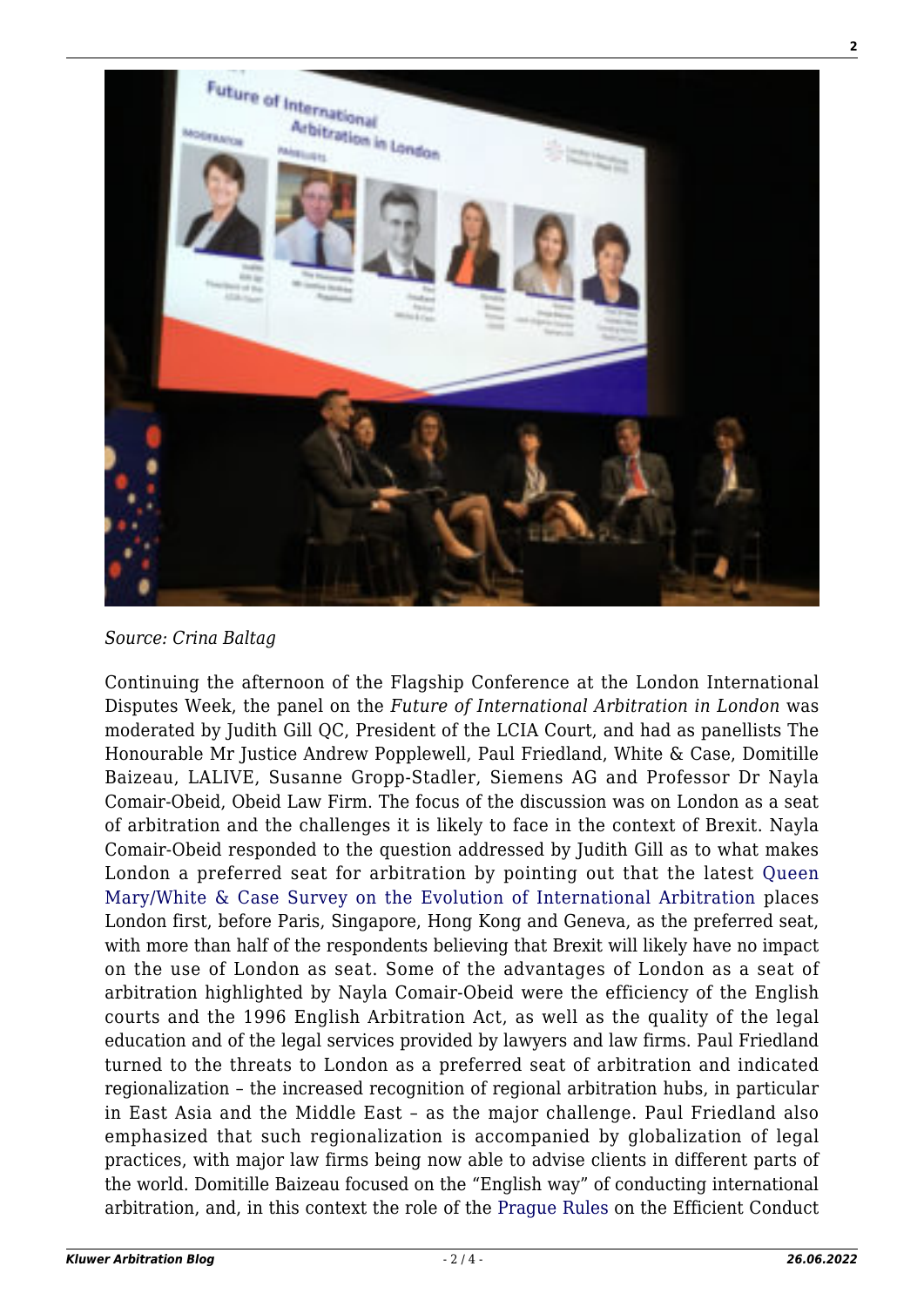of Proceedings in International Arbitration. Related to this, Andrew Popplewell mentioned that irrespective of the way arbitration is conducted, it has to be swifter and cheaper and, as such, the question is one of pro-activeness of arbitrators in the light of the due process principle. Going back to London as a preferred seat of arbitration, Susanne Gropp-Stadler underscored the fact that London offers different alternatives for different types of disputes, and indicated the important role not only of LCIA, but also of other institutions, such as the [London Maritime Arbitrators](http://www.lmaa.london/about-us-Introduction.aspx) [Association](http://www.lmaa.london/about-us-Introduction.aspx) or the [Grain and Feed Trade Association Arbitration.](https://www.gafta.com/arbitration) Looking at the impact of Brexit on London as a preferred seat of arbitration, Susanne Gropp-Stadler indicated that we will probably become aware of the impact of Brexit only in few years, when long-term contracts concluded in the past two years would yield their disputes. Nevertheless, Susanne Gropp-Stadler emphasized that the issue is one of perception, in the sense that while Brexit might not have any impact on arbitration, parties might be pushed away by the way Brexit is handled by the British government.

The Flagship Conference concluded with the keynote speech by The Right Honourable David Gauke MP, Lord Chancellor and Secretary of State for Justice, who highlighted that one of the reasons parties choose London as a seat of arbitration is the trust they have in the English legal system.

*To make sure you do not miss out on regular updates from the Kluwer Arbitration Blog, please subscribe [here](http://arbitrationblog.kluwerarbitration.com/newsletter/). To submit a proposal for a blog post, please consult our [Editorial Guidelines.](http://arbitrationblog.kluwerarbitration.com/editorial-guidelines/)*

## **Profile Navigator and Relationship Indicator**

 $\mathcal{L}_\text{max}$ 

Offers 6,200+ data-driven arbitrator, expert witness and counsel profiles and the ability to explore relationships of 13,500+ arbitration practitioners and experts for potential conflicts of interest.

[Learn how](https://www.wolterskluwer.com/en/solutions/kluwerarbitration/practiceplus?utm_source=arbitrationblog&utm_medium=articleCTA&utm_campaign=article-banner) **[Kluwer Arbitration Practice Plus](https://www.wolterskluwer.com/en/solutions/kluwerarbitration/practiceplus?utm_source=arbitrationblog&utm_medium=articleCTA&utm_campaign=article-banner)** [can support you.](https://www.wolterskluwer.com/en/solutions/kluwerarbitration/practiceplus?utm_source=arbitrationblog&utm_medium=articleCTA&utm_campaign=article-banner)